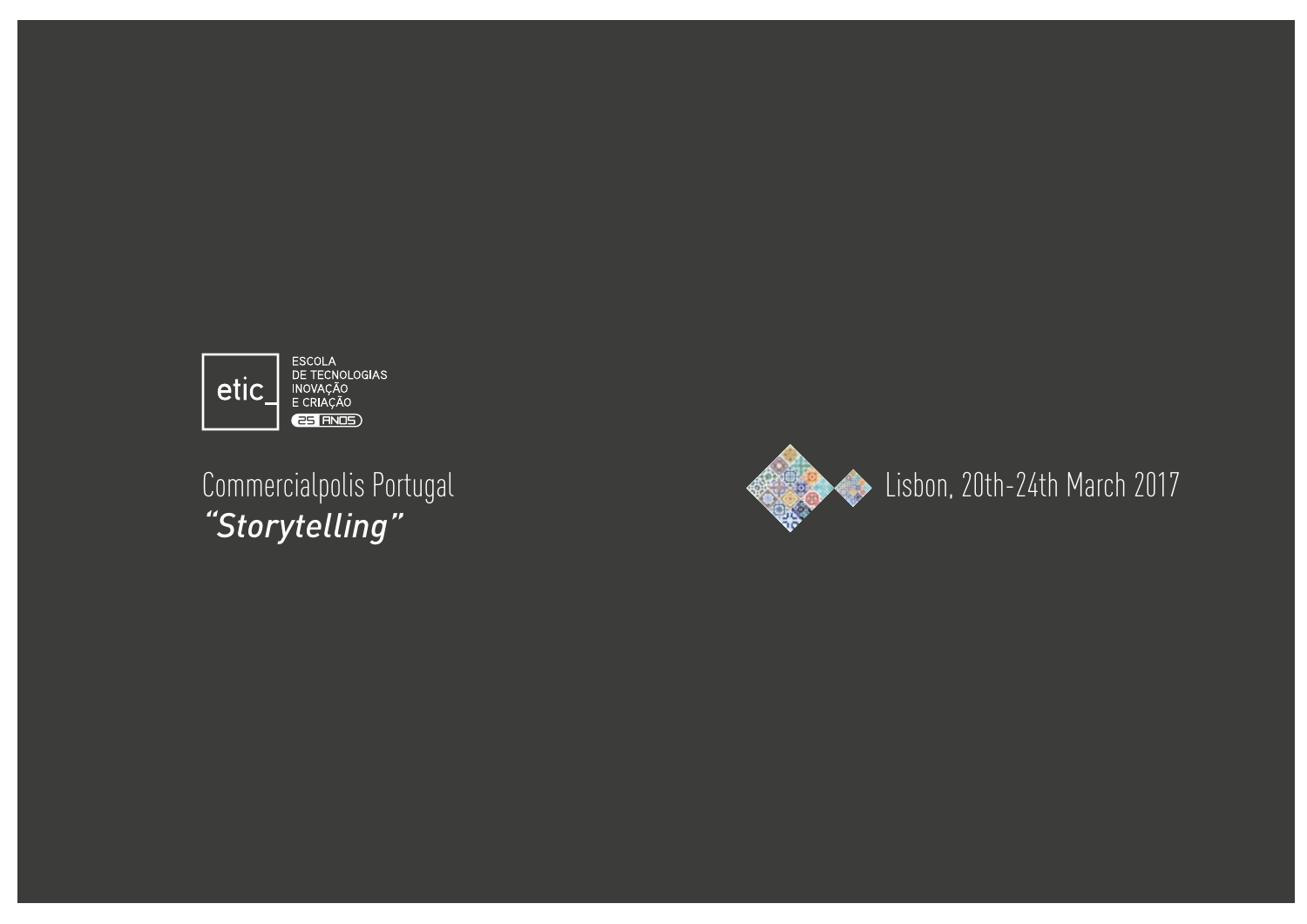





## **09H15**

Arrival ETIC – Rua Dom Luis I, 20D – 1200 Lisboa Google maps - https://goo.gl/maps/MPZBh2USTME2

## **09H25**

Manuela Carlos – President of ETIC Welcome to ETIC and to Lisbon!

# **09H35**

Sjoerd Wanrooij Commercialpolis - Project Coordinator Presentation of the week program

# **09H55**

Projection of students videos "The perfect school"

- BELGIUM
- SPAIN
- PORTUGAL
- UNITED KINGDOM
- THE NETHERLANDS
- FINLAND

# **10H55**

Daniel Kehl Suisse Coordinator Distribution of Teams and neighborhood distribution

Lisbon neighborhoods

- Alfama / Castelo
- Graça
- Bairro Alto / Príncipe Real
- Belém
- Mouraria / Martim Moniz
- Baixa Pombalina / Chiado

# **11H15**

Coffe Break

#### **11H30 – 13H00**

Creative "Injection" Workshop with João Geada (Creative Director)

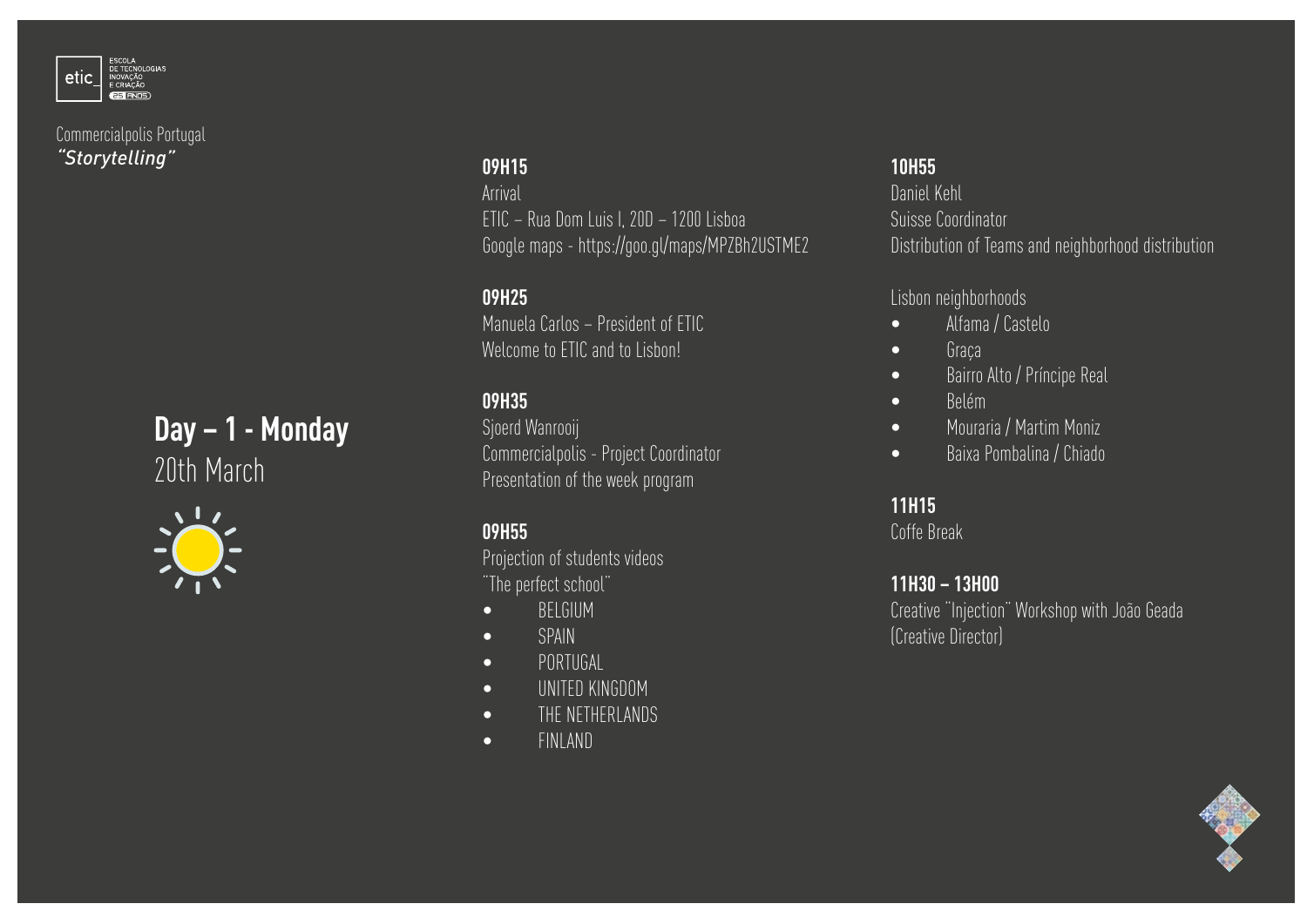

# **Day – 1 - Monday** 20th March



**13H00-14H30** Lunch

**14H30 – 16H30** Creative "Injection" Workshop with **JOÃO GEADA** (Creative Director)



I am half European, half African, proud father of 5 wonderful kids, a nature lover, a creative, copywriter and designer, a thinker and artist wanna be who has always had an enormous will to create and to do different, unordinary things, or as I like to put it, a professional human being.

I have been a creative director for more than twenty years doing a bit of everything that goes between strategy, creative copywriting and designing to worldwide agencies like Proximity, BBDO in Lisbon, Spain, Chile and New Zealand, Wunderman Portugal and Wunderman Spain and JWT Lisbon. I love it but only when my clients are people that believe in ideas, that under-

stand creativity and love humanism, social innovation, beauty and culture as much as I do.

Because of that, since 2008, I've been also doing some teaching, coaching and training people to enable or develop their creative skills to live and work in a more human and sustainable way.

And yes, I believe that good creativity can change the world.

#### **16H35**

Sjoerd Wanrooij Commercialpolis - Project Coordinator Summary of the day

**17H00** – End of works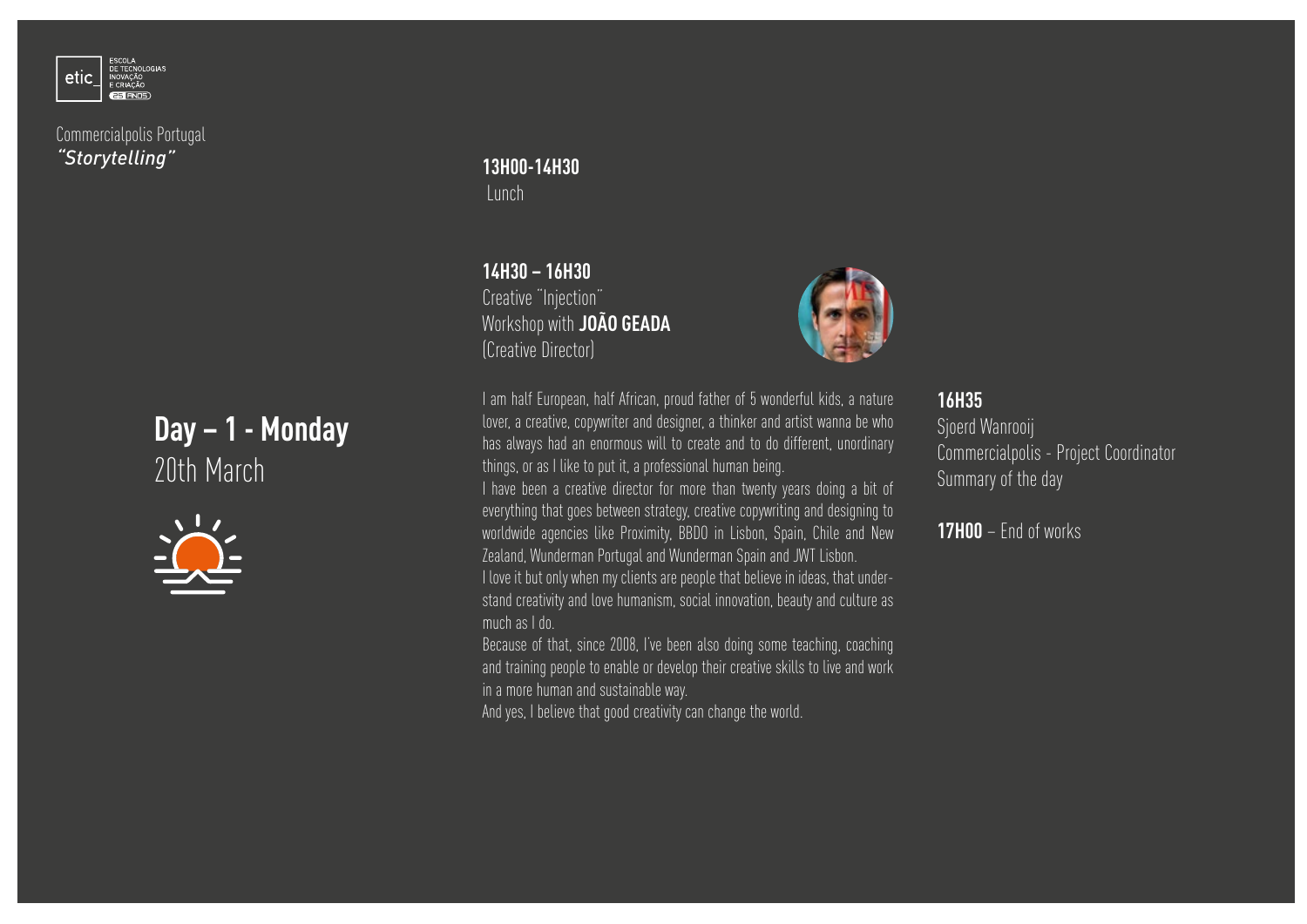

# **Day – 2 - Tuesday** 21st March



INSPIRATIONAL MORNING

#### **STORYTELLING | TALKS**

**09H30-10H20** PEDRO BATALHA KISS Creative Director



From the North, loves Lisbon but he dreams to live in the Algarve or Rio de Janeiro. He was born in 1974, four days before the April Revolution and declares himself anti-fascist. He discovers that he wants to be an advertiser when he sees an outdoor where he read: "Dariz endupido? Dasex of the dariz". He studies communication, works since his 16 until he first enters an agency. Opal Advertising, Ska Tbwa; BBDO, Touch me Red Cell, Strat, Lowe Lintas, Fuel Havas, again Opal, Fischer, Bar and Activism, until he opens his KISS. On the way, he marries with the love of his life, has two children, travels as much as he can, plays football and tennis, discovers restaurants, enjoys wine, teaches creative process and hopes to be President of Sporting Clube de Portugal. To his Father he thanks freedom, to his mother the sense of humor.

**10H30 – 11H00** ANA RITA BARATA - Choreographer

Born in Paris in 1972, Ana Rita Barata studied classic and modern dance at Escola Superior de Dança – Conservatório Nacional (Lisbon, Portugal) and at European Dance Development Centre, in Arnhem (The Netherlands). Some of the choreographers she worked with,are: Paulo Ribeiro, Yoshiko Chuma, Carolyn Carlson, Wim Vandekeybus, Benoit La Chambre, Steve Paxton, Samuel Louwick/Alain Platel…

Since 1994 she has developed transdisciplinary performances with Pedro Sena Nunes, involving communities with special needs. She works as Artistic Director of Vo'Arte since 1997. She is the co-creator of CiM – Multidisciplinary Integrated Company. Ana Rita Barata is the Portuguese choreographer for FRAGILE. www.voarte.com



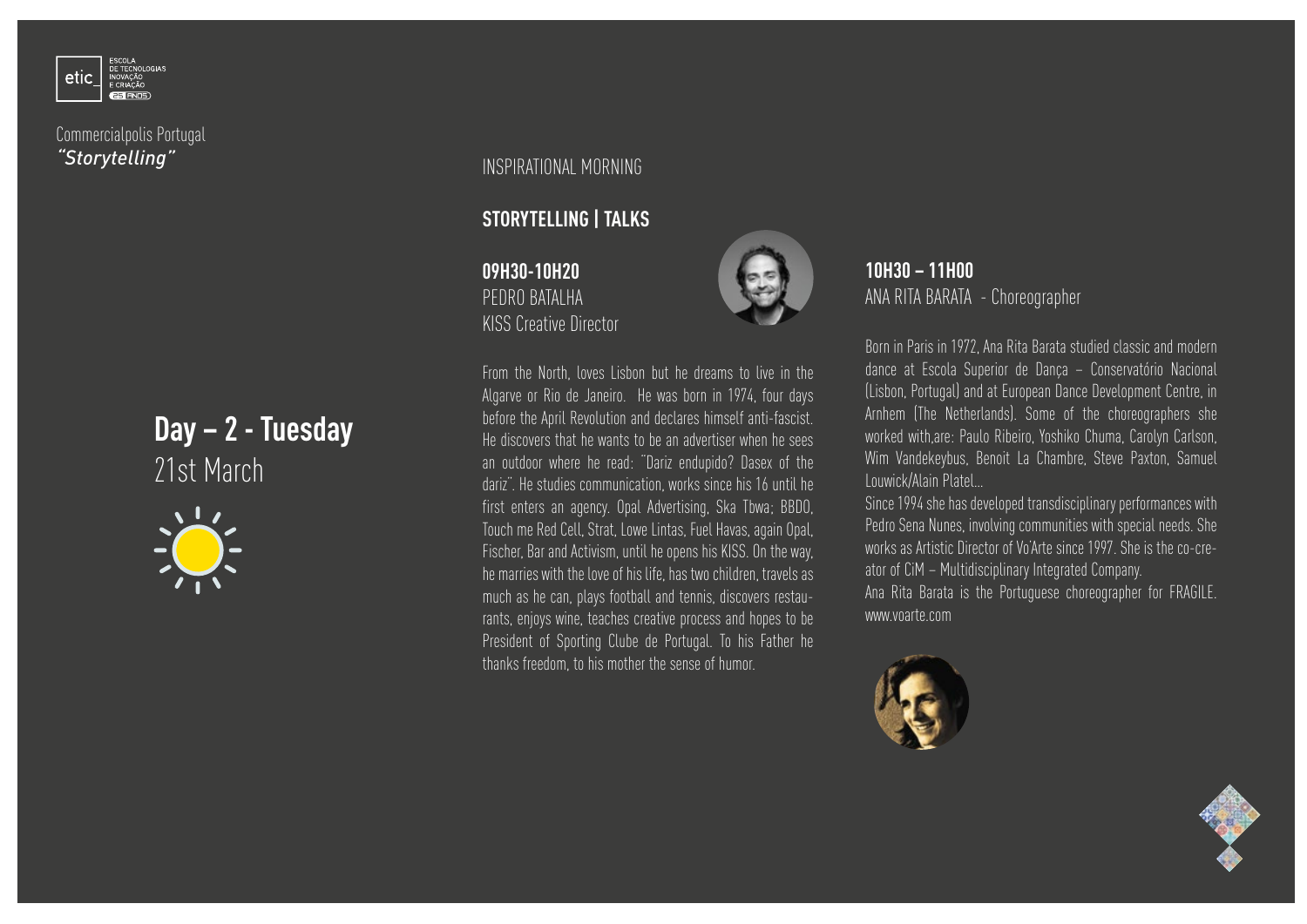

# **Day – 2 - Tuesday** 21st March



## **11H05-11H20** Coffee Break

#### **11H20 – 11H50** PAIII KHOL – Photographer, Researcher



Paul Khol earned a BFA from the San Francisco Institute in Photography and his Master Degree from Purdue University, Lafayette, Indiana. He exhibits his work internationally with recent shows in Japan, Canada, the USA, Malaysia, and Singapore. He has just published a monograph of work done in Japan titled "Two Fish. Out of Water."

He has received grants from the National Endowment for the Arts in the U.S.A., the Digital Creative Center Research at NTU in Singapore, Kawasaki University in Japan, Maryland State Arts Council Grants for Poetry and Photography, and the Baltimore City Arts Council Grants for Photography. He has done artist residencies at Awagami Paper in Japan, the Hungarian Multicultural Center in Budapest and at the Obras Center in Portugal. He is now teaching photography at Nanyang Technological University in Singapore where his current work is concerned with high-end inkjet printing, digital photography and the landscape.

He says he has been taught by every picture he has ever seen and that he is grateful to photography for allowing his eyes to

## **11H55 – 12H25**

IVO PURVIS - Creative Director at MSTF Partners Lisboa and Vice President of CCP – Portuguese Creative Club

Ivo Purvis is Creative Director at MSTF Partners Lisboa. He is a conceptualist and one of the most awarded Art Directors in Portugal. He worked at Leo Burnett, TBWA, BBDO and has been distinguished internationally, trough out the years, at Eurobest, ADCE, Cannes Lions, FIAP, El Sol, Epica. He´s Vice-President of the Portuguese Creative Club, CCP, and he is the portuguese representative at ADC\*Europe board.

In his words, nothing sells better than honesty, therefore he believes that brands should be like friends, the more honest the better, because those are the ones that will stick for life. From an early age, he felt compelled by all forms of expression he found in music, skating, surfing and snowboarding. This is the way of life that keeps him fresh.



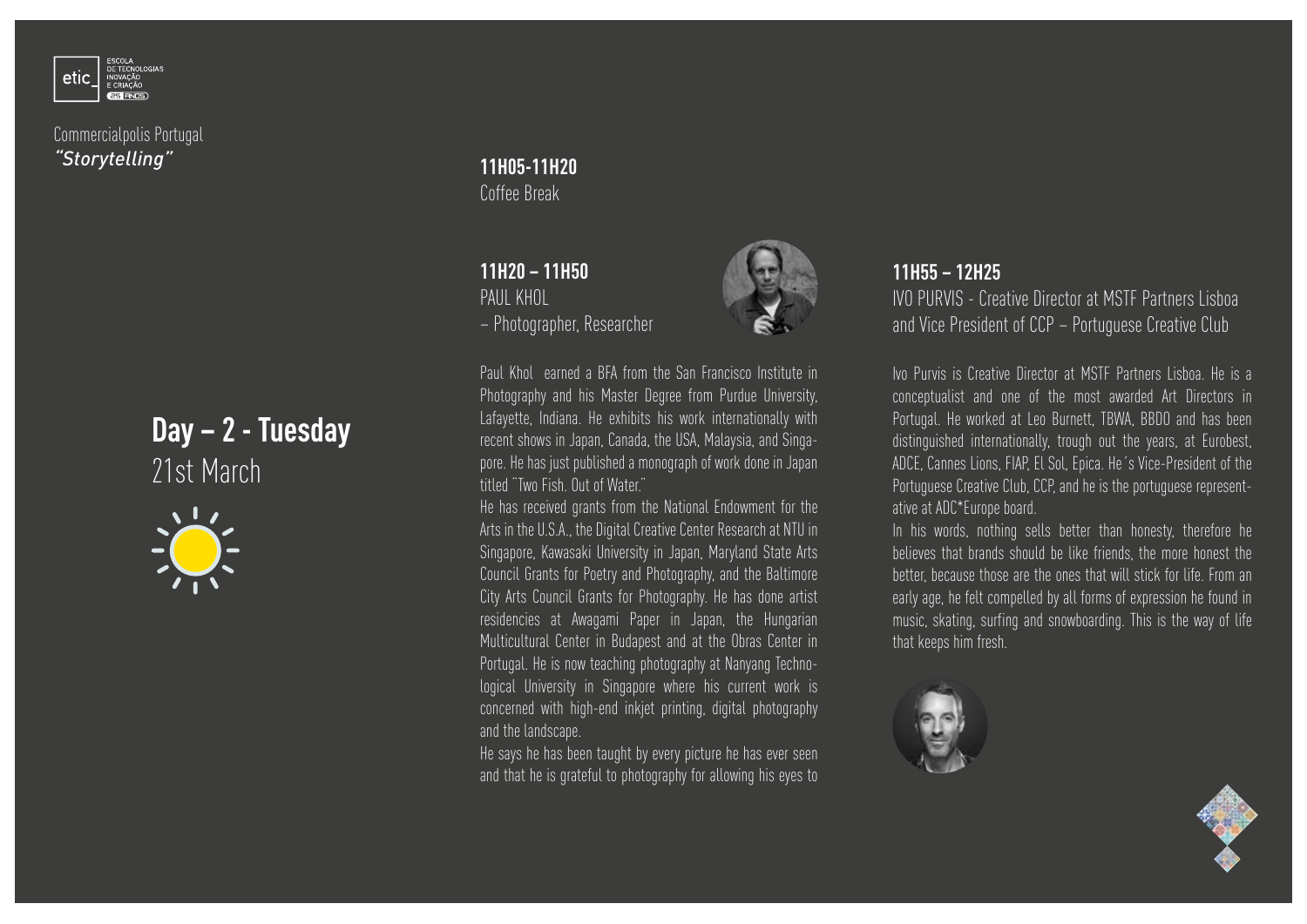

# **Day – 2 - Tuesday** 21st March



#### **12H30- 13H00** GONÇALO TOCHA – Director/Musician

He was born in Lisbon in 1979.

Lived between the suburb of Sacavém and the sea of the Coast of Caparica and the Azores It begins in the music with 14 years still in Sacavém, in the scene Punk of 90 years.

Graduate and postgraduate degree in Portuguese Language and Culture at Faculdade Letras Lisboa. In the same School founded the Nucleus of Cinema Video, in which it begins in the cinema and forms the band Lupanar in 2001 with Ana Bacalhau and Dídio Pestana. A traveler and producer / producer of self-biographical documentaries, his films, extremely personal, are the creative record of a drift around the world, having in the sea the central axis of his work. His first feature film "Balaou" (2007), a tribute film to his mother shot in São Miguel, won the Best Portuguese Film and Best Picture at Indielisboa 2007, went through more than 20 international festivals and was shown on RTP2 and In the French-German channel ARTE. His second feature film "É Na No Terra É É na Lua" (2011), which was filmed in the island of Corvo, had a world premiere at the 2011 Locarno Festival, where he obtained a special mention of the jury. At Doclisboa, BAFICI, San Francisco Int. Film Festival and DocumentaMadrid 2012. He made his commercial debut in Portugal (Porto and Lisbon) and in New York at the Anthology Film Archives. In 2012 he was invited to make two more films, one for

the European Capital of Culture - Guimarães 2012, "Torres & Cometas" and another for the program "Estaleiro do Vila do Conde Festival", "Mother and the Sea" Of Vila Chã, to debut in July 2013. He worked as a theater videographer (Trout, Grupo Teatro de Letras) and music (Deolinda, Bandarra and MEDEIROS / LUCAS). In 2013 he made the short film "The Trail of a Tale", in partnership with Miguel Januário (More), at the invitation of the Imagine 2020 program, receiving the first prize of the Action4Climate contest of the World Bank. In music he is a composer (lyric and music) singer, guitarist. Founder and composer of the Lupanar (2001-2006) and the musical duo TOCHAPESTANA, with Dídio Pestana. He is DJ / entertainer with his collection of discs, using the name Rubi Tocha Dábaile.



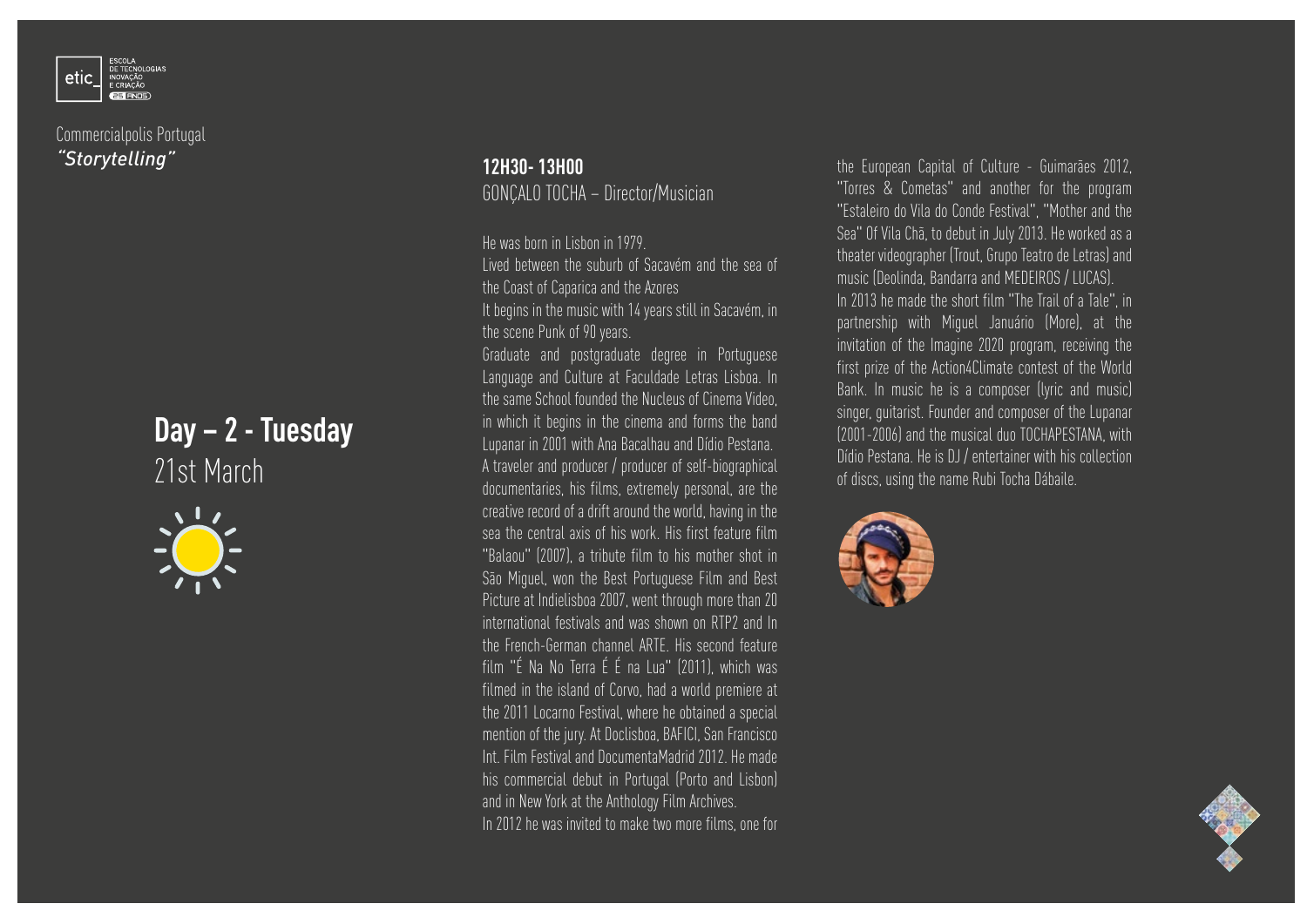

# **Day – 2 - Tuesday** 21st March



#### **13h00** Lunch

## **14H00-15H45** (For students and teachers) Students Brainstorming and Research

# **14H00-15H45**

(only for project partners) Rea Tuominen Finnish Coordinator ECVET for Commercialpolis

**16H30 – 18H00** Tagus River Cruise

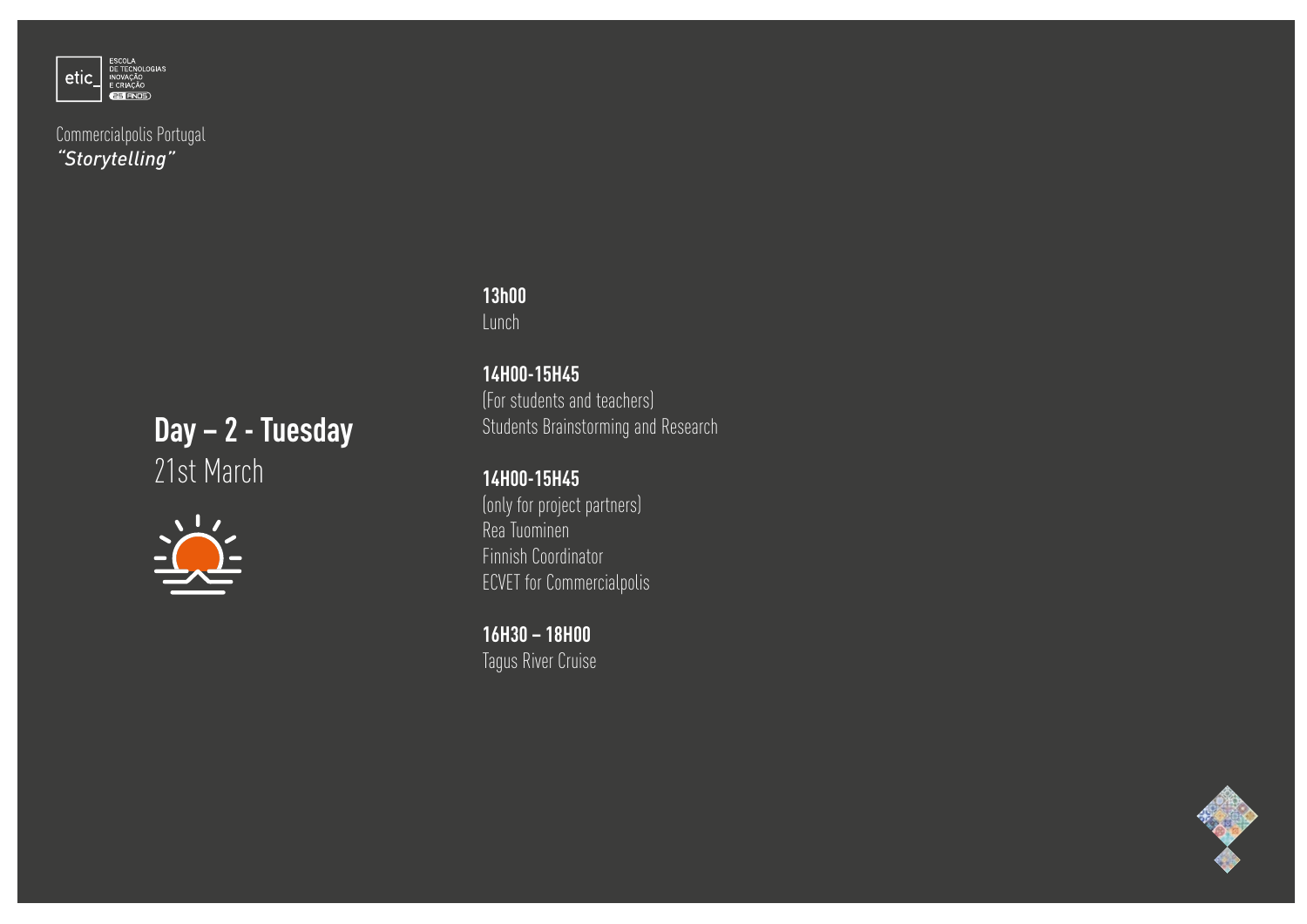

# **Day – 3 – Wednesday**  22nd March



Shooting - "Lost in Lisbon" (idea to create a film / commercial up to 1m inspired by the place where the team will remain during the day. Photos, illustrations, drawings, animations and texts can be included.)

Tell a story about a space you do not know. Between doors and windows, walls and people, new and unknown, light and color, imagine something that transports you to the imaginary of an unknown world. Let the unknown be knowledge. Look for the movement, find the difference. Between light and shadow, sounds and glances, you find something to tell, to speak. The city is made of the pleasure of each one, is a set of synonyms, visions, sensations and experiences, an open laboratory. You must think of the future, create new forms and thoughts, create a message, tell a timeless story, create a concept, a connection, a connection, an attraction, a root.

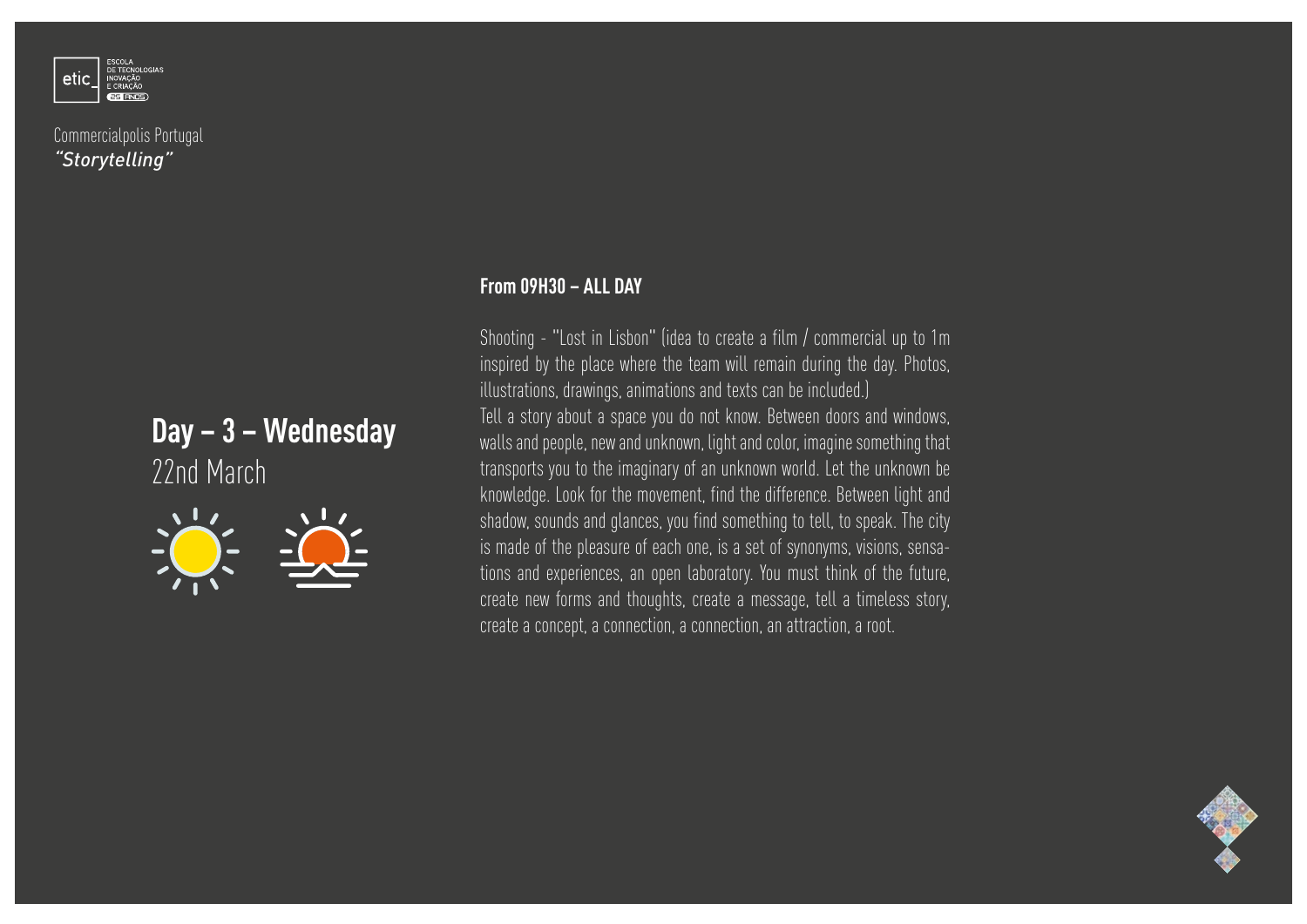

# **Day – 4 – Thursday**  23rd March



# **09H00 – 11H15**

Material Edition and preparation of the presentation.

**11H15-11H30** Coffe Break

**11H30-12H30** TALK | Inspiration with VASCO DURÃO Ideas, Creativity and Brand Strategy



Born in Lisbon in 1972, Vasco Durão graduated in Sociology at the Faculty of Social Sciences and Humanities (1991-1996), and mastered in Portuguese History (20th Century) at the Conteporary History Institute (1997-2000), both from Universidade Nova de Lisboa. He's also a photography lover, with a 3 years course in one of the most renowned Portuguese schools: AR.CO.

He started working in market studies, but (very) soon he realized he had to do something completely different and was drawn to communication. He entered this business in 1997 as a copy writer in advertising at EURO RSCG, but, after a short experience in digital branding, he switched definitely to design and brand strategy in the beginning of the millennium, in a professional route that crossed two of the most significant communication agencies in Portugal: NovoDesign/Brandia (2003-2006) and Mola Ativism (2007-2013). Writing is an intrinsic part of his professional and personal life, with publications both in books, magazines and fanzines about such different subjects as Music, Sociology and History. Branding wise, Vasco has a great deal of experience with major Portuguese brands in such central fields as postal services (CTT), aviation (TAP, Ground Force and ANA Faro), television (RTP), naval transportation (Port of Lisbon), energy (EDP), corporative and mass consumption (Sonae), food (Buondi, AZAL, Go Natural, Love Meat Tender, Mercado 1143 and Mendes Gonçalves/Paladin), insurance (MDS and Seguros Continente) and territorial branding (Sagres, a small but symbolically important city in Algarve; Viana do Castelo, a northern Portuguese city; Douro, the first Iberian project; Madeira Story Centre, a cultural centre in Funchal), microalgae microalgas (Buggypower/Alguimya) and tentative projects for the promotion of Bahia/Brasil in Portugal, the promotion of Alentejo region, the candidacy of Lisbon as World Book Capital in 2010, and the enhancement of the Portuguese language around the world (Viagem da Língua). One of Vasco's personal communication projects is the book "I Have No Idea. How to make a difference in the communication world" ("Não Faço Ideia. Como fazer a diferença no mundo da comunicação" in Portuguese). A manifest to share with everyone who likes to think creativity on the side, that has enhanced a series of conferences in 2013 at universities and design events: CCP (Portuguese Creatives Club), Lusófona University, EDIT OPEN DAY, Higher School of Communication and Media Studies, Cascais Secondary School, ARTEC (Tomar), Comunicar Design (Caldas da Raínha), Visão magazine 20 years celebration and Restart's Open Weekend. Today, Vasco is free to write his ideas wherever and with whomever he wants. And lives happily with his family in Estremoz, Alentejo. But always connected to the world. And to music, which led him to create, in Alentejo, the musical event Guitarras ao Alto (www.guitarrasaoalto.pt).

**12H30-14H00**

Lunch

#### **14H00**

Students work in progress

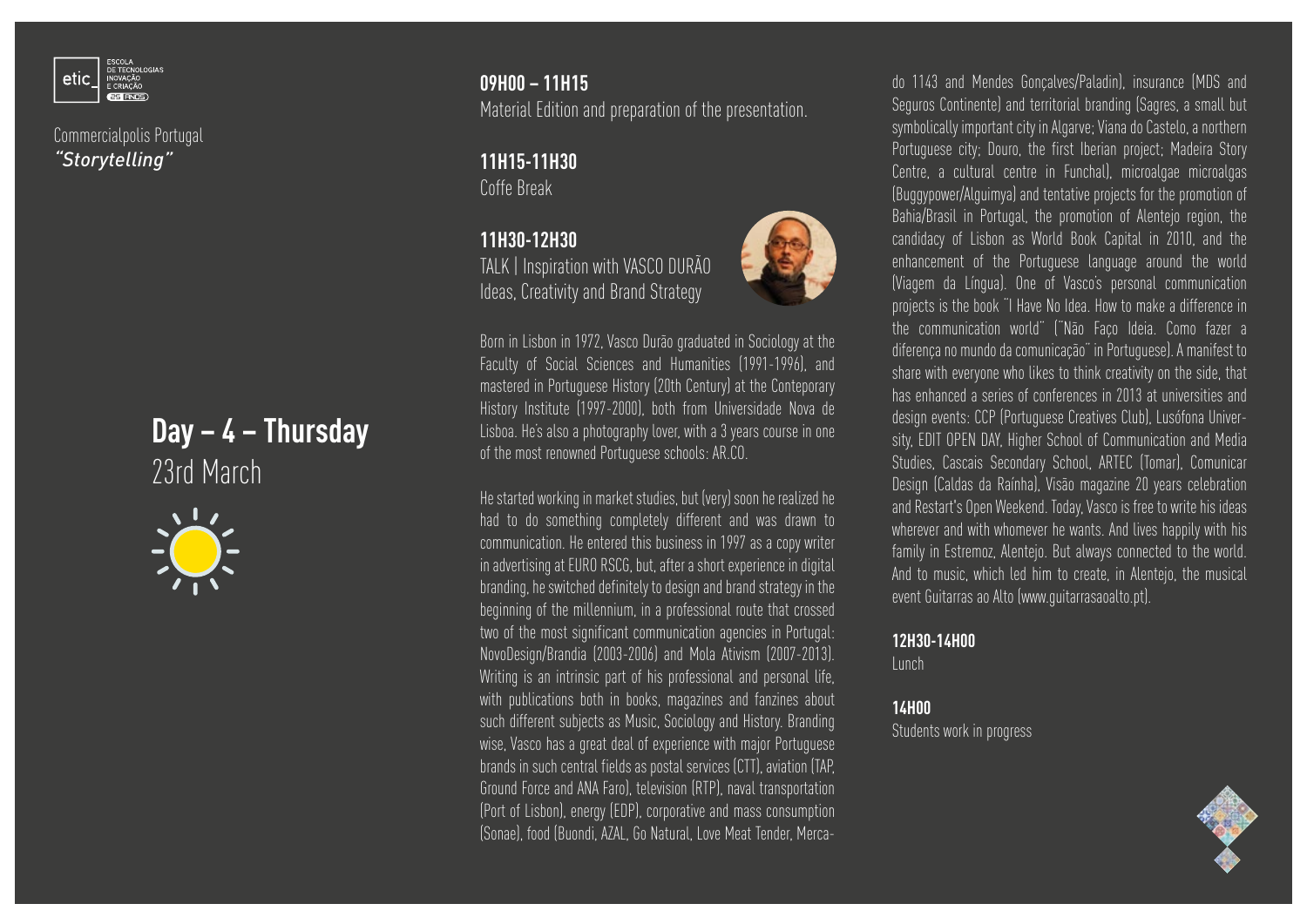

# **Day – 5 - Friday** 24th March



# **09H30** "Lost in Lisbon" Films/Commercial Presentations

Lisbon neighborhoods

- Alfama / Castelo
- Graça
- Bairro Alto / Príncipe Real
- Belém
- Mouraria / Martim Moniz
- Baixa Pombalina / Chiado

**11H00-11H20** Coffe Break

**11H20 – 12H30**

Commercialpolis Lisbon week conclusions By Sjoerd Wanrooij Daniel Kehl

**12H30**  Lunch

**14H00** Free Time